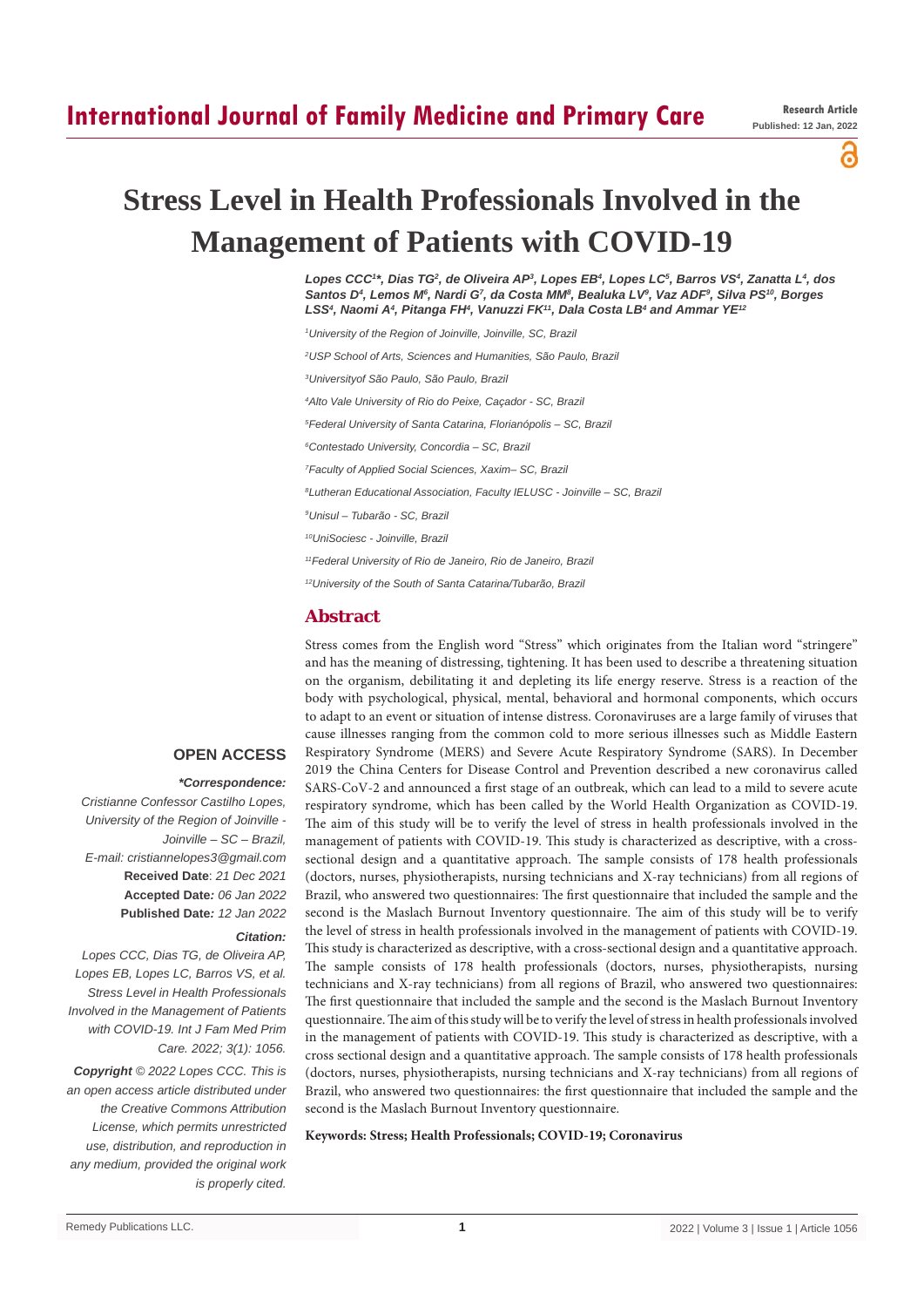## **Introduction**

Stress comes from the English word "Stress" which originates from the Italian word "stringere" and has the meaning of distressing, tightening [1]. It has been used to describe a threatening situation on the organism, debilitating it and depleting its life energy reserve [2]. Stress is a reaction of the body with psychological, physical, mental, behavioral and hormonal components, which occurs to adapt to an event or situation of intense distress [3].

As stated Silva et al. [4], over the last thirty years, stress in the work environment is perceived as something that threatens individuals, rather than enabling the growth and transformation of citizens.

Brotto and Dalbello-Araujo [5] concluded that health professionals have lowered their ability to produce, performing activities with less accuracy, increasing their absence from work, getting sick frequently, working stressed and tired. Furthermore, many have anxiety, anger and depression, with a low level of attention, lack of motivation and low personal fulfillment due to the high level of stress in their work.

Zanelli [6] demonstrated that among the stressful agents in the work environment, the following stand out: The high demands of the effective conditions of production or provision of quality services; time pressure; reduced worker participation in the organization's decisions; long working hours; little professional recognition; difficulties in raising their positions; excessive bureaucracy, among others.

In Brazil, according to Decree No. 3048, of May 06th, 1994, which deals with pathogens of professional or occupational diseases, Burnout Syndrome is classified as work-related mental and behavior disorders (group V of the ICD-10, code Z73.0), manifesting itself as the feeling of being exhausted and appearing as a synonym for Professional Burnout Syndrome [7].

The Ministry of Health in Brazil points to the prevalence of the syndrome, especially in field service professionals or caregivers when in direct contact with users, such as doctors, nurses, social workers, teachers, police officers, correctional agents, among others. Every professional in direct contact with clients is susceptible to stress at work. Therefore, there is an urgent need for health professionals to have sufficient knowledge and to be able to distinguish and deal with work related illnesses such as Burnout. This is inextricably linked to maintaining the health of workers in their own working environment [7].

Currently, the physical and emotional burden during care for hospitalized patients is often neglected by health professionals. It is not worthy that the hospital environment is seen as unhealthy and stressful. It is in this work environment that the health team is often exposed to various factors that compromise their physical and mental health, such as dealing with pain, suffering and death, also through the system of continuous shifts or work in uninterrupted shifts relay and provision of services 24 h a day, seven days a week [8].

Coronaviruses are a large family of viruses that cause illnesses ranging from the common cold to more serious illnesses such as Middle East Respiratory Syndrome (MERS) and Severe Acute Respiratory Syndrome (SARS) (World Health Organization, 2020). In December 2019 the China Centers for Disease Control and Prevention described a new coronavirus called SARS-CoV-2 and announced a first stage of an outbreak, which can lead to a mild to severe acute respiratory syndrome, which it has called by the World Health Organization as COVID-19 [9,10].

COVID-19 has proven to be a highly transmissible virus and health professionals, especially those who deal with suspected or infected patients, must be rigorously protected with personal protective equipment and the great importance of hand hygiene [11].

All the transmission mechanisms of COVID-19 are not yet known, which makes social prevention measures and measures among health professionals difficult to be implemented. Health professionals cannot isolate them at home or practice strict interpersonal distancing and are at the forefront in treating and guiding the exposed or infected population. Health professionals are being very affected by this virus, and there are already reports of thousands of professionals infected due to COVID-19.

Within this context, this study aimed to verify the level of stress in health professionals involved in the management of patients with COVID-19. To respond to the general objective of this study, the following specific objectives were presented:

1. Assess the stress level of health professionals involved in the management of COVID-19;

2. Know the profile of health professionals involved in the management of COVID-19.

This study aimed to verify in what way(s) the pandemic caused by SARS-CoV-2 and the uncertainties related to this pathology affect health professionals and their quality of life psychologically. Knowledge of these conditions can be used to develop strategies to promote health and quality of life, to avoid future health problems.

## **Materials and Methods**

This study is characterized as descriptive, with a quantitative method and supported by a literature review.

Data were collected through an online questionnaire developed at Google docs. The recruitment of professionals participating in the research was carried out through the researchers' Facebook' and Instagram<sup>®</sup> social networks. The disclosure took place in the period from July to September 2020.

The questionnaire consists of multiple-choice questions covering the general characteristics of the sample and the assessment of the level of stress. The level of stress was assessed using the Burnout Syndrome questionnaire.

For its development, all ethical principles of research involving

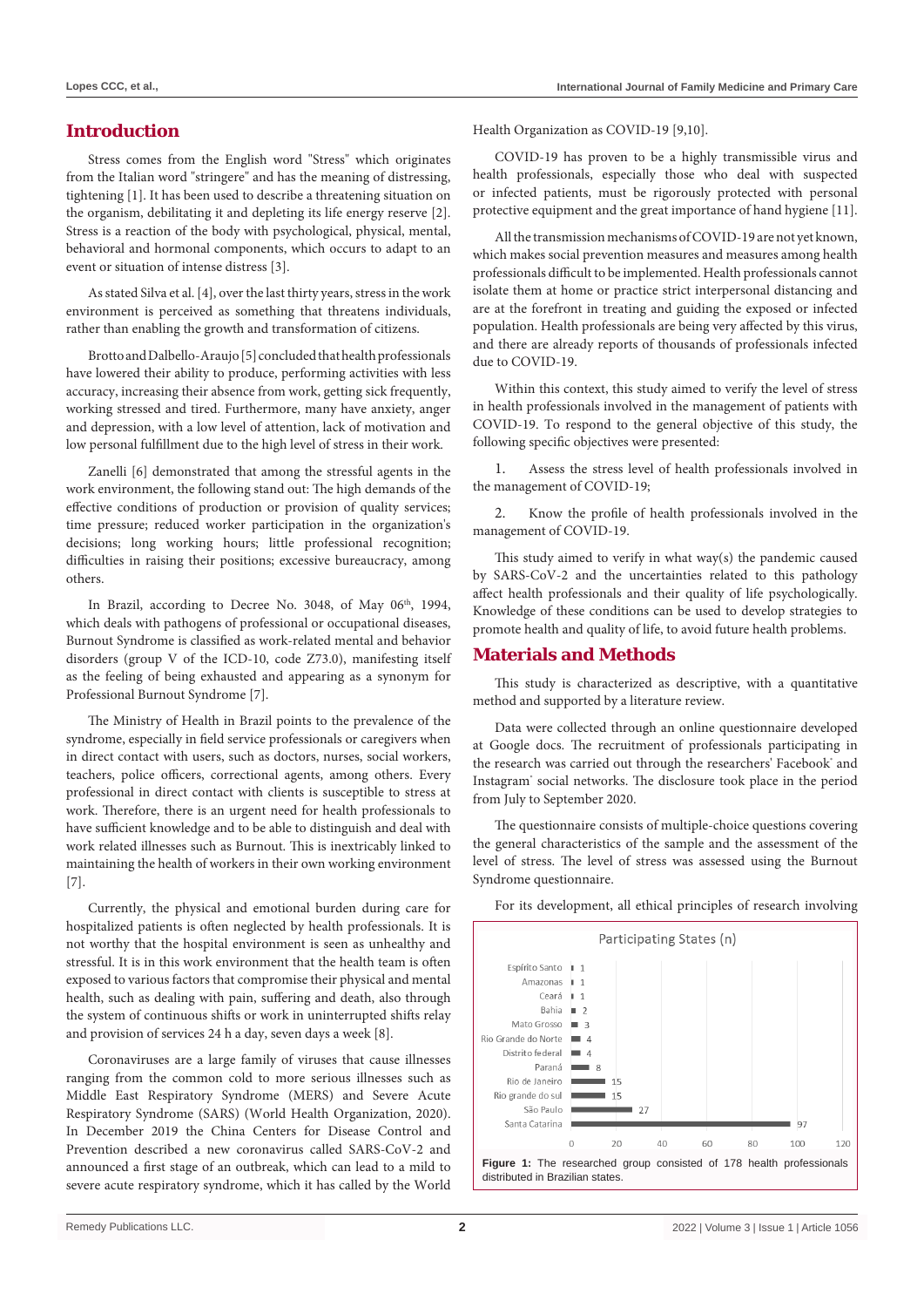|                             |       |             | <b>Exhaustion</b>        | Depersonalization |                     | Low achievement professional |                     |
|-----------------------------|-------|-------------|--------------------------|-------------------|---------------------|------------------------------|---------------------|
|                             | Total | $N(\%)$     | RP(Cl%5)                 | $N(\%)$           | RP(Cl%5)            | $N(\% )$                     | RP(Cl%5)            |
| Total                       | 178   | 83 (46.37%) |                          | 98 (54.75%)       |                     | 144 (80.5%)                  |                     |
| sex                         |       |             |                          |                   |                     |                              |                     |
| masculine                   | 62    | 19 (30.7%)  |                          | 35 (56.5%)        |                     | 53 (85.5%)                   | 1                   |
| feminine                    | 116   | 64 (55.2%)  | $1.80^*$ (1.19-2.71)     | 63 (54.3%)        | $0.96(0.73-1.27)$   | 90 (77.6%)                   | $0.91* (0.79-1.05)$ |
| age                         |       |             |                          |                   |                     |                              |                     |
| between 20 to 30 years old  | 34    | 16 (47.1%)  |                          | 20 (58.8%)        |                     | 31 (91.2%)                   | 1                   |
| between 30 to 40 years old  | 71    | 43 (60.6%)  | 1.29 (0.86-1.93)         | 47 (66.2%)        | $1.13(0.81 - 1.56)$ | 60 (84.5%)                   | $0.93(0.80 - 1.07)$ |
| between 40 and 50 years old | 41    | 17 (41.5%)  | $0.88(0.53 - 1.47)$      | 17 (41.5%)        | $0.70*(0.45-1.12)$  | 29 (70.7%)                   | $0.77*$ (0.62-0.97) |
| over 50 years old           | 30    | 7(21.9%)    | $0.46*$ (0.22-0.98)      | 14 (43.8%)        | $0.74(0.46-1.21)$   | 23 (71.9%)                   | $0.79* (0.62-1.00)$ |
| marital status              |       |             |                          |                   |                     |                              |                     |
| No partner                  | 66    | 35 (53.0%)  |                          | 40 (60.6%)        |                     | 53 (80.3%)                   | 1                   |
| With partner                | 112   | 48 (42.9%)  | $0.81$ * $(0.59 - 1.10)$ | 58 (51.8%)        | $0.86(0.66 - 1.11)$ | 90 (80.4%)                   | $1.00(0.87 - 1.16)$ |

Table 1: Association between sociodemographic characteristics and worse levels in the dimensions of Burnout Syndrome in health professionals involved in the management of patients with COVID-19.

human beings were complied with, in accordance with the Resolution of the National Health Council No. 466 of December 12<sup>th</sup>, 2012, having been approved by the Univille ethics committee under number 4,100,327. Participants agreed to the informed consent form before starting to answer the questionnaire.

The researched group consisted of 178 health professionals distributed in Brazilian states. 01 from Amazonas, 1 from Ceará, 01 from Espírito Santo, 02 from Bahia, 03 from Mato Grosso, 04 from the Federal District, 04 from Rio Grande do Norte, 08 from Paraná, 15 from Rio Grande de Sul, 15 from Rio de Janeiro , 27 from São Paulo and 97 from Santa Catarina, which are represented in Figure 1.

The percentage of the group of professionals surveyed in the Brazilian states was distributed as follows: 52.7% in Santa Catarina, 14.7% in São Paulo, 9.8% in Rio de Janeiro, 8.2% in Rio Grande do Sul, 4.9% in Paraná, 2.7% in Rio Grande do Norte, 2.2% in the Federal District, 1.6% in MatoGrosso, 1.1% in Bahia, 1.1% in Espírito Santo, 0.5% in Ceará and 0.5% in Amazonas, which are represented in Figure 2.

## **Results and Discussion**

The pandemic in question demanded even more from health professionals, especially physicians, nursing technicians and nurses, as they are the professionals with the greatest interaction with patients. This characteristic is an intrinsic and important factor in the perception of Burnout in all its dimensions (emotional exhaustion, depersonalization and professional fulfillment) [12].

In 1974, Herbert Freudenberger used the expression "staff burnout" for the first time. It is currently considered a disease with the International Code of Diseases (ICD) under code 11, (ICD11). Its symptoms or perceptions are a feeling of physical and emotional exhaustion, perception of changes in personality traits with decreased empathy and impression of incompetence and impotence, all these feelings related to work activities [13].

Burnout can present physical symptoms such as a perception of a lot of tiredness, insomnia, respiratory problems and problems in the gastrointestinal system, sexual problems, muscle pain, decreased immune defenses, changes in the menstrual cycle and cardiovascular problems [14].



Furthermore, the perception of Burnout is related to a personal perception, which can be different, depending on the personnel management and organizational climate of each health unit, whether it is a hospital, a basic or specialized health unit. This finding could be observed in the results obtained in nursing technicians, nursing assistants and nurses in four hospitals in the city of Porto Alegre. The first one was private and not referenced for the treatment of patients with COVID-19; the second one, also private but referenced for the treatment of patients with COVID-19 and affiliated to the SUS; the third one was public and not referenced to the care of COVID-19 and the last one was public referenced to the care of patients with COVID-19. In this study, it was observed that the worst scores for emotional exhaustion [15].

As shown in Table 1, we could observe the behavior of the various variables studied and use the prevalence ratio calculation, inferring a protection factor or a risk for a given outcome.

The sample consisted of 178 health professionals, 116 women, representing 65.2%.

The study showed that female individuals had an 80% higher risk for emotional exhaustion and 9% protection for low professional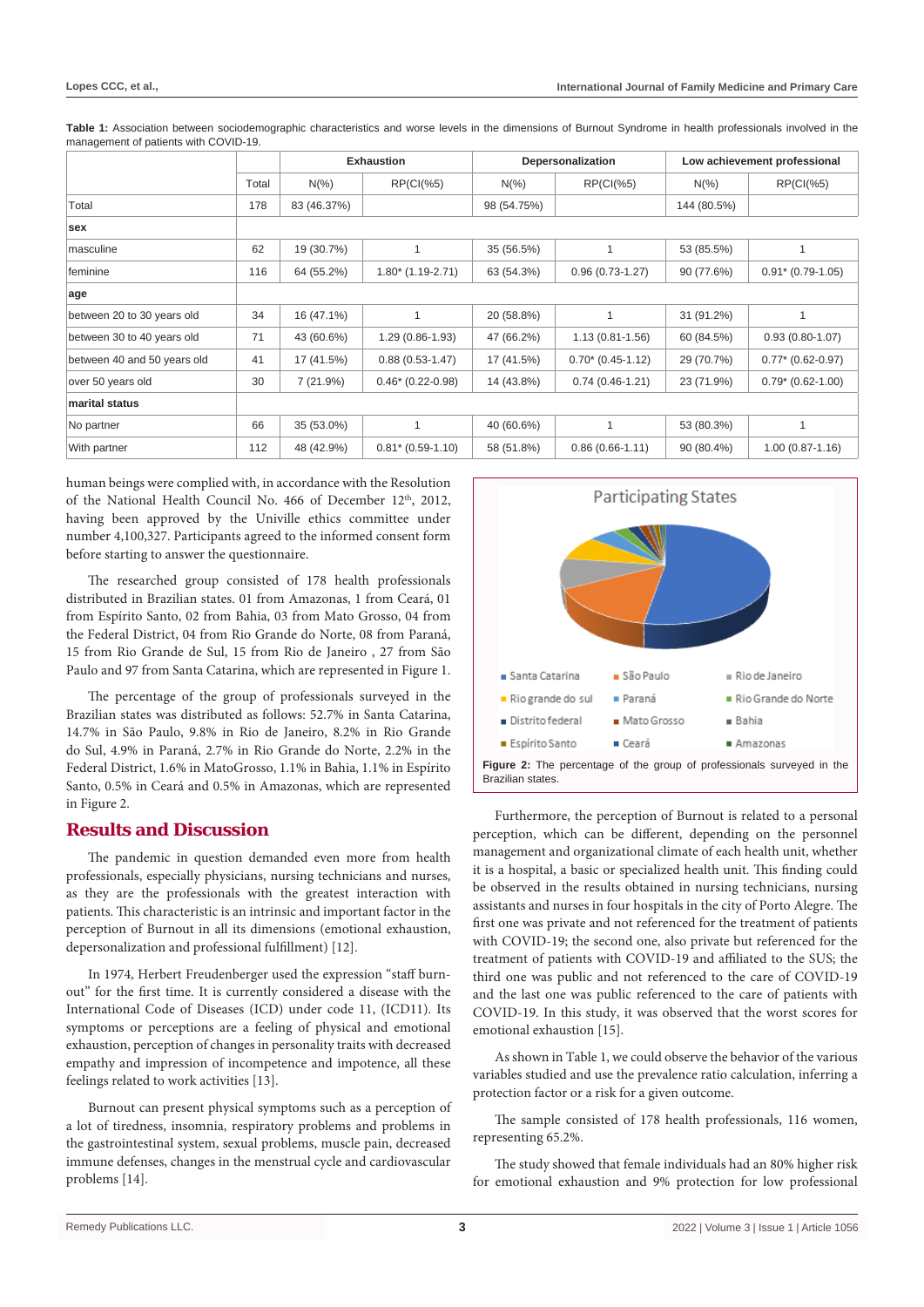|                     |       | <b>Exhaustion</b> |                     | Depersonalization |                     | Low achievement professional |                     |
|---------------------|-------|-------------------|---------------------|-------------------|---------------------|------------------------------|---------------------|
|                     | Total | N(%               | RP(Cl%5)            | $N(\%)$           | RP(Cl%5)            | $N(\% )$                     | RP(Cl%5)            |
| <b>Profession</b>   |       |                   |                     |                   |                     |                              |                     |
| doctor              | 65    | 26 (40%)          | 1                   | 38 (58.5%)        | 1                   | 57 (87.7%)                   | 1                   |
| nurse               | 66    | 38 (57.8%         | $1.44*(1.00-2.07)$  | 39 (59.1%)        | $1.01(0.76-1.35)$   | 54 (81.8%)                   | $0.93(0.81 - 1.08)$ |
| nursing technician  | 30    | 10 (33.3%)        | $0.83(0.46-1.50)$   | 14 (46.7%)        | $0.80(0.52 - 1.23)$ | 18 (60%)                     | $0.68*$ (0.50-0.93) |
| others              | 17    | 9(52.4%)          | $1.32(0.77 - 2.27)$ | 7(41.2%)          | $0.70(0.38-1.29)$   | 14 (83.4%)                   | $0.94(0.74-1.19)$   |
| <b>Work hours</b>   |       |                   |                     |                   |                     |                              |                     |
| $= 40$ hours        | 61    | 29 (39.7%)        | 1                   | 40 (54.8%)        | 1                   | 59 (80.8%)                   | 1                   |
| > 40 hours          | 105   | 54 (51.4%)        | $1.29*(0.92-1.82)$  | 58 (55.2%)        | $1.00(0.77-1.32)$   | 84 (80%)                     | $0.99(0.85 - 1.15)$ |
| workplace           |       |                   |                     |                   |                     |                              |                     |
| hospital            | 135   | 64 (47.4%)        | 1                   | 70 (51.9%)        | 1                   | 104 (77.0%)                  | 1                   |
| others              | 43    | 19 (44.2%)        | $0.93(0.64-1.36)$   | 28 (65.1%)        | $1.25*(0.95-1.65)$  | 39 (90.7%)                   | $1.18*(1.03-1.34)$  |
| <b>Working time</b> |       |                   |                     |                   |                     |                              |                     |
| $<$ 1 year          | 39    | 22 (56.4%)        | 1                   | 23(59.0%)         | 1                   | 38 (97.4%)                   | $\mathbf{1}$        |
| 1 to 5 years        | 53    | 26 (4.1%)         | $0.87(0.59-1.28)$   | 33 (62.3%)        | $1.05(0.75-1.48)$   | 42 (79.4%)                   | $0.81* (0.70-0.94)$ |
| 5 to 10 years       | 38    | 20(52.6%)         | $0.93(0.62 - 1.40)$ | 20 (52.6%)        | $0.89(0.60-1.33)$   | 31 (81.6%)                   | $0.84* (0.71-0.98)$ |
| >10 years           | 48    | 15(31.3%)         | $0.55*$ (0.33-0.92) | 22 (45.8%)        | $0.78(0.52 - 1.17)$ | 32 (66.7%)                   | $0.68*$ (0.56-0.84) |

**Table 2:** Association between work characteristics and worst levels in the dimensions of Burnout Syndrome in health professionals involved in the management of patients with COVID-19.

**Table 3:** Regression of Poisson of factors associated with worse levels in the dimensions of the Syndrome burnout in health professionals involved in the management of patients with COVID-19.

| Variable                          | <b>IRR</b> | P        | 95% CI           |
|-----------------------------------|------------|----------|------------------|
| <b>Emotional exhaustion</b>       |            |          |                  |
| Feminine gender                   | 1.7        | $*0.013$ | $(1.12 - 2.59)$  |
| Age - 30 to 40 years old          | 1.26       | 0.34     | $(0.79 - 2.01)$  |
| $Age - 40$ to 50 years old        | 1          | 0.998    | $(0.54 - 1.85)$  |
| Age 50 years or more              | 0.55       | 0.149    | $(0.24 - 1.24)$  |
| Working time - 1 to 5 years       | 0.86       | 0.46     | $(0.58 - 1.28)$  |
| Time of Work 5 to 10 years        | 0.85       | 0.453    | $(0.55 - 1.31)$  |
| Working time >10 years            | 0.74       | 0.3      | $(0.42 - 1.31)$  |
| Profession -Nurse                 | 1.08       | 0.704    | $(0.74 - 1.57)$  |
| Profession 2- Nursing technician  | 0.74       | 0.32     | $(0.49 - 1.35)$  |
| Profession 3 - others             | 1.08       | 0.803    | $(0.59 - 1.99)$  |
| working hours >40 hours           | 1.31       | 0.119    | $(0.93 - 1.84)$  |
| Civil State-with companion        | 0.88       | 0.432    | $(0.65 - 1.20)$  |
| depersonalization                 |            |          |                  |
| Workplace - Others                | 1.27       | 0.073    | $(0.98 - 1.65)$  |
| Age - Between 30 and 40 years old | 1.17       | 0.34     | $(0.85 - 1.62)$  |
| Age - Between 40 and 50 years old | 0.73       | 0.168    | $(0.46 - 1.150)$ |
| Age - Over 50 years old           | 0.77       | 0.294    | 90.47-1.26)      |
| <b>Professional achievement</b>   |            |          |                  |
| Working time - 1 to 5 years       | 0.85       | $*0.028$ | $(0.74 - 0.98)$  |
| Working time - 5 to 10 years      | 0.88       | 0.22     | $(0.72 - 1.08)$  |
| Working time - 10 years or more   | 0.78       | $*0.037$ | $(0.62 - 0.98)$  |
| Workplace - Others                | 1.12       | 0.09     | $(0.98 - 1.28)$  |
| Profession - Nurse                | 0.96       | 0.666    | $(0.82 - 1.13)$  |
| Profession - Nursing Technician   | 0.74       | $*0.040$ | $(0.56 - 0.99)$  |

| Profession - Others               | 0.98 | 0.883 | $(0.76 - 1.27)$ |
|-----------------------------------|------|-------|-----------------|
| Age - Between 30 and 40 years old | 1    | 0.975 | $(0.83 - 1.20)$ |
| Age - Between 40 and 50 years old | 0.91 | 0.484 | $(0.70 - 1.18)$ |
| Age - Over 50 years old           | 0.89 | 0.454 | $(0.66 - 1.20)$ |
| Feminine gender                   | 0.94 | 0.376 | $(0.81 - 1.08)$ |

#### recognition.

When analyzing the age of the sample, we found that individuals aged between 40 and 50 years had a protective effect for depersonalization in 30% and 23% for low professional achievement. Being 50 years old or more represented protection from emotional exhaustion and low professional fulfillment. Having a steady partner had a 19% protective effect for emotional exhaustion.

In studies carried out by Andrade et al. [13], Campos Junior et al. [14], Vieira et al. [15] and Magalhães et al. [16] on Burnout analysis in health professionals working on the front lines in the care of patients with COVID-19, demonstrated that the samples were similar in gender, study locations, marital status and working time.

In Table 2, it can be seen that the study sample is composed of several health professionals, with the highest prevalence for nurses (37.10%) and physicians (36.50%). 59% of these professionals work 40 h or more weekly. 75.84% work in hospitals, and 29.8% work from 1 to 5 years and 27% for more than 10 years.

When analyzing the different professions, we observed different outcomes. Among them, we observed that being a nurse represented a 44% higher risk for emotional exhaustion (44%); on the other hand, being a nursing technician represented a protection factor of 32% for low professional fulfillment.

Regarding the workload, we found that working 40 h or more per week increases the risk of emotional exhaustion by 29%. Working in basic health units showed an increase of 18% for low professional fulfillment in relation to professionals in the hospital area.